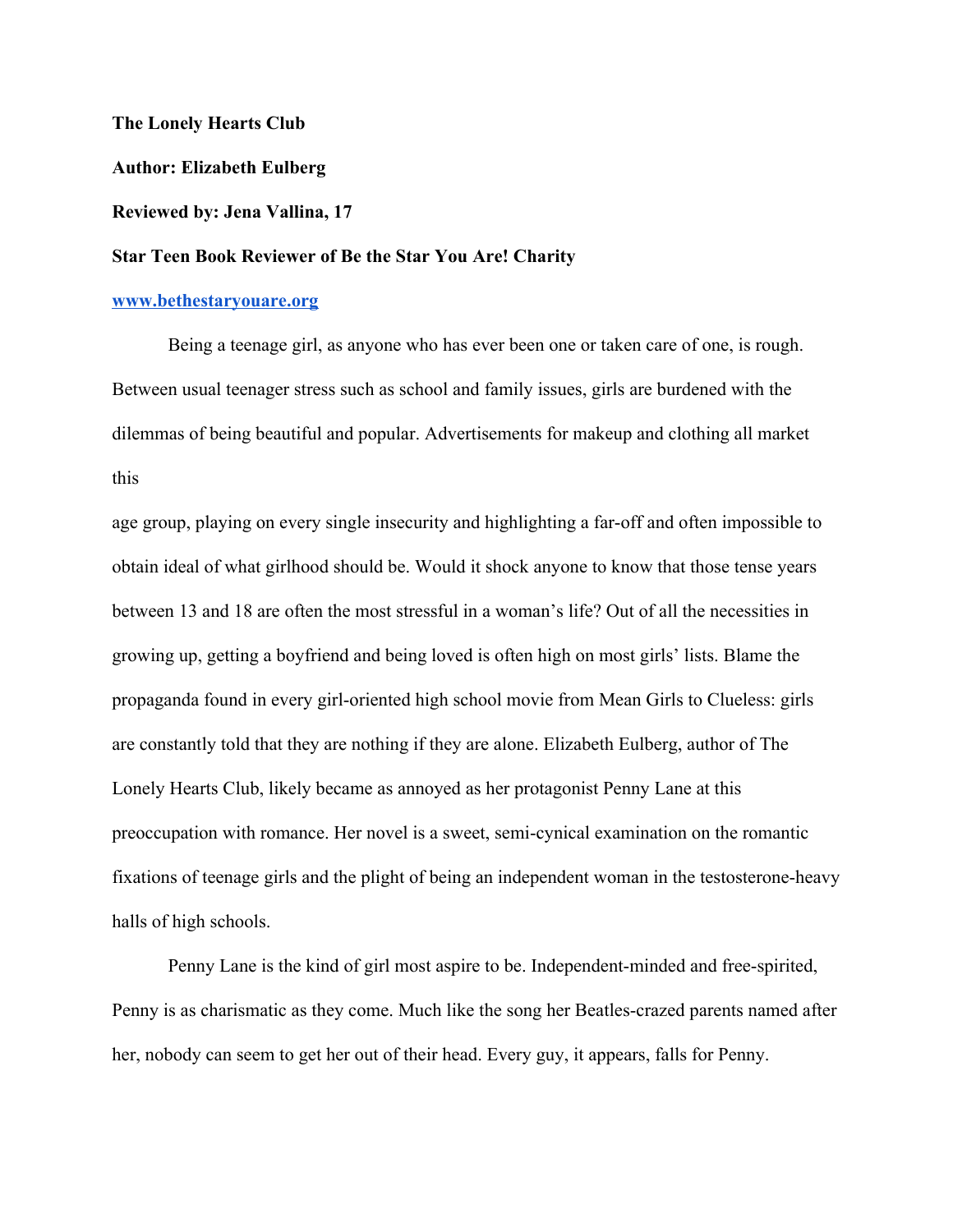Throughout the novel, not just one but three men attempt to woo her with mixed results. She is certainly in their ears and eyes, but that does not mean they will all respect her. After getting her heart broken once again by her childhood sweetheart, Penny makes a bold claim. She will quit falling in love and the suffering that ensues. When hearing her proclamation to give up high school boys cold turkey, Penny's similarly boy-crazy best friend Tracy is wary. Yet, after attracting the attention over Penny's ex-best friend Diane who has recently emerged from a longterm relationship with the seemingly perfect Ryan, the girls unite for a common cause: The Lonely Hearts Club, named after what other than the Beatles' album Sgt. Pepper's Lonely Hearts Club Band. Soon, girls attending the high school all join in the craze and pledge to be lonely hearts. In doing so, they give up the pressures to please boys and embrace their own individualistic desires and interests outside of romance. Of course, this still being a young adult novel, heroine Penny can only remain alone for so long.

The biggest praise I can give to *The Lonely Hearts Club* is that Eulberg managed to both empower women and enunciate female friendship while also including a surprisingly sincere love story in the midst. Penny Lane engages in a slow-burn romance with her friend Diane's exboyfriend Ryan throughout the story. Despite the broken heart she is nursing, she cannot help but fall for the boy who croons her namesake song at a Lonely Hearts Club-sponsored karaoke event. For a book consumed with the idea of a woman being free from men, Penny and her friends spend an abundance of time arguing, complaining, and sighing dreamily about various male students. Lonely Hearts skirts nervously around the Bechdel test. While the women at the center of the story often discuss men, they discuss how best to avoid or rise above them. Eulberg is also clumsy with the plot. I found it surprising how quickly Diane managed to gloss over the fact that